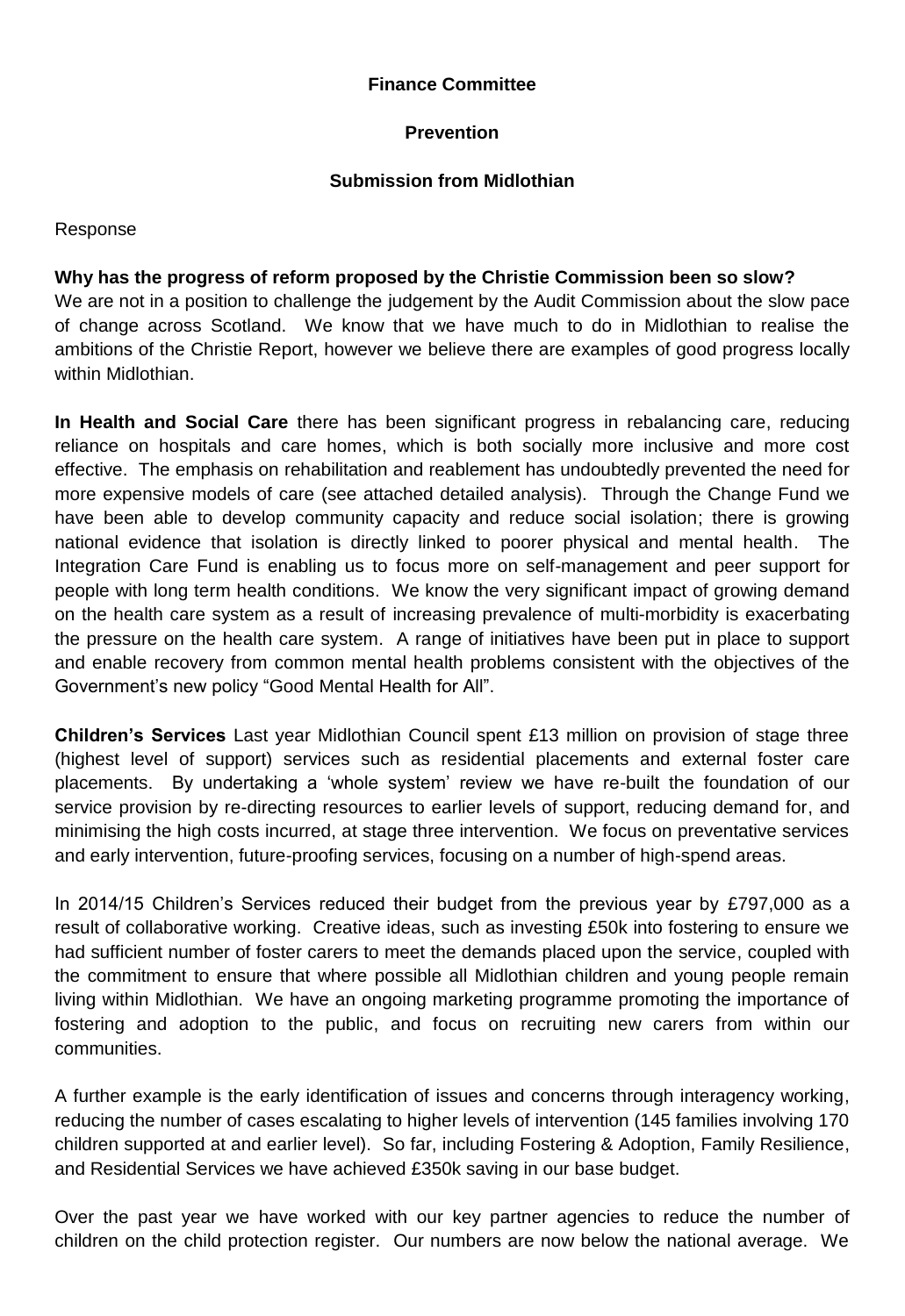are improving our child protection practice even more as a result of a multi-agency Public Protection Office.

We have improved outcomes for our Looked After & Accommodated children and young people by making decisions around rehabilitation or permanence planning swifter than in previous years. Statistics for children who are looked after at home have reduced significantly over the past 12 months from 102 in March 2014 to 62 in March 2015, whilst children looked after away from home has reduced from 230 to 220 for the same period. There has also been an increase of 9% in the balance care from residential and foster placements to kinship places to 39%.

**Education Services** In 2013/14, £560k was spent on support and reintegration service for secondary school pupils, and £172k on the S4 employability service. We reviewed and transformed these in consultation with stakeholders to ensure we were able to provide a service that meets the needs of our most vulnerable children and young people who are unable to remain within their current educational establishment. This revised service improved links with their school and offers a timetable tailored to their needs whilst working alongside children's services staff to ensure there is adequate support at home or in their care placement.

**Positive Destinations** In 2014 Midlothian has improved its performance on positive destinations by 3.8% to 93.9%. The cumulative improvement since the economic downturn of 2008/9 has been 10.8%. This five year figure is the largest improvement in this period of any council area in Scotland. Progress was maintained during 2015 with a further modest improvement but continuing in the right direction.

In relation to young people Midlothian has consistently had higher than the national average percentage of leavers going into employment, training, and voluntary work, while the numbers of young people going into Higher and Further Education remains below the national average with very wide variations between the secondary schools.

**Community Planning Partnership** In recognition of the importance of the issue in preventing long term unemployment, poverty, and the associated health and social consequences, the Community Planning Partnership decided to make Positive Destinations one of the Partnership's three key priorities for the period 2013/16. This involved key organisations such as FE Colleges, Skills Development Scotland, and Education working closely together supported through the wider partnership in a proactive approach to the provision of work placements etc.

**Neighbourhood Planning** More generally we have made good progress in establishing stronger links to and working with natural communities through our approach to neighbourhood planning, which seeks the involvement of the public in the delivery and redesign of all our public services. There are now local co-produced plans for each community council area (16) covering Midlothian, which represent a process of conversations between communities and public services across the CPP. The most recent review indicated that the concept of co-producing solutions between communities and public service agencies was welcomed by participating residents. Common issues across Midlothian have now been identified and a series of solution focused engagements are underway, which include consideration of areas for community involvement in preventive intervention, topics identified include health, reducing reoffending, and early years/family services.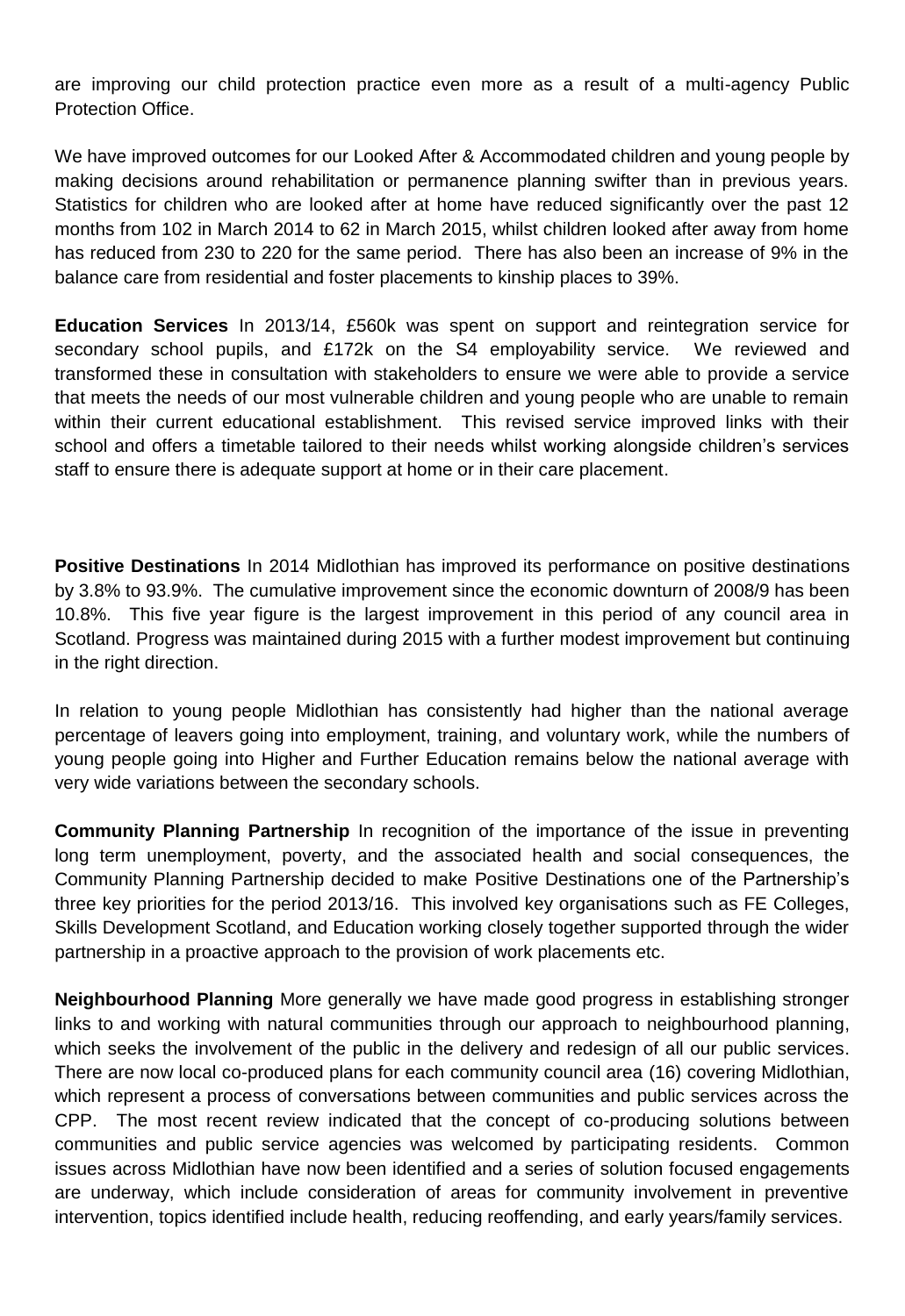# **What are the main barriers to change and how do we address them in order to accelerate the rate of progress?**

- 1. There has been too much focus on single projects as opposed to a whole system process where outcomes cannot be attributed to any one initiative but rather the combined impact of a range of different projects/changes that build on each other.
- 2. There is need to find more effective ways of balancing pressure on core service delivery budgets with identifying funding for preventative spend. Our experience has been that this type of change is more effectively and quickly achieved when transitional funding is made available.
- 3. Reversing the trend of nationalising services to support local innovation, local accountability, and community empowerment should be considered. For example, transfer of duties, staff, and purchasing budgets of agencies such as Skills Development Scotland to Community Planning Partnerships would enable local economic development to have local decision making suitable to local conditions both on the demand and supply side. Similarly the reduced budget of FE Colleges has made partnership working more challenging for all partners. Given the Midlothian CPP area's challenge of a less than Scottish average level of qualifications in its working age population, and its close association with the Edinburgh travel to work area labour market, with its high qualifications employment, this is a hindrance to achieving the progress we seek to make.
- 4. Scottish Enterprise is a national agency with targets set nationally, but is expected to play a full partner's role in Community Planning Partnerships with little room for manoeuvre in offering a local perspective/or resourcing. It may be more effective not to require SE to participate formally in CPPs, but instead to annually consult with CPPs prior to setting targets and priorities, and to be required to consult where relevant how SE projects would affect a local economic strategy.

# **How do we ensure that the necessary culture change and greater levels of integration takes place?**

- 1. Community Planning should be reframed as an approach which all public bodies must adopt in their planning and service delivery. While this is reflected in the Community Empowerment Act there remains the danger that the emphasis remains on demonstrating the impact of CPPs as separate entities with their own plan and specific deliverables, rather than operating as a multiagency governance body. Partnership working should be viewed as the way mainstream business is achieved.
- 2. Embedding partnership working must be clearly reflected in training and organisational development of the workforce; for example cross-professional shared pre-employment training for public service professions, alongside post employment placements and work shadowing across agencies as a professional development requirement for sustained registration.

# **How do we create a culture of innovation?**

- 1. Public Bodies should partner with organisations that do it well in both the private and voluntary sector. For example our local Adult Care Day Service for adults with learning disabilities has benefited greatly for working in close partnership with *Artlink* a local innovative voluntary organisation.
- 2. Empowering frontline workers to collaborate and innovate.
- 3. Provide long term stable 'innovation funding' to each CPP to invest in change programmes using improvement science 'tests of change' and co-production approaches.
- 4. Support community development practice and services to enable a more effective and representative community voice to be part of co-producing preventive solutions.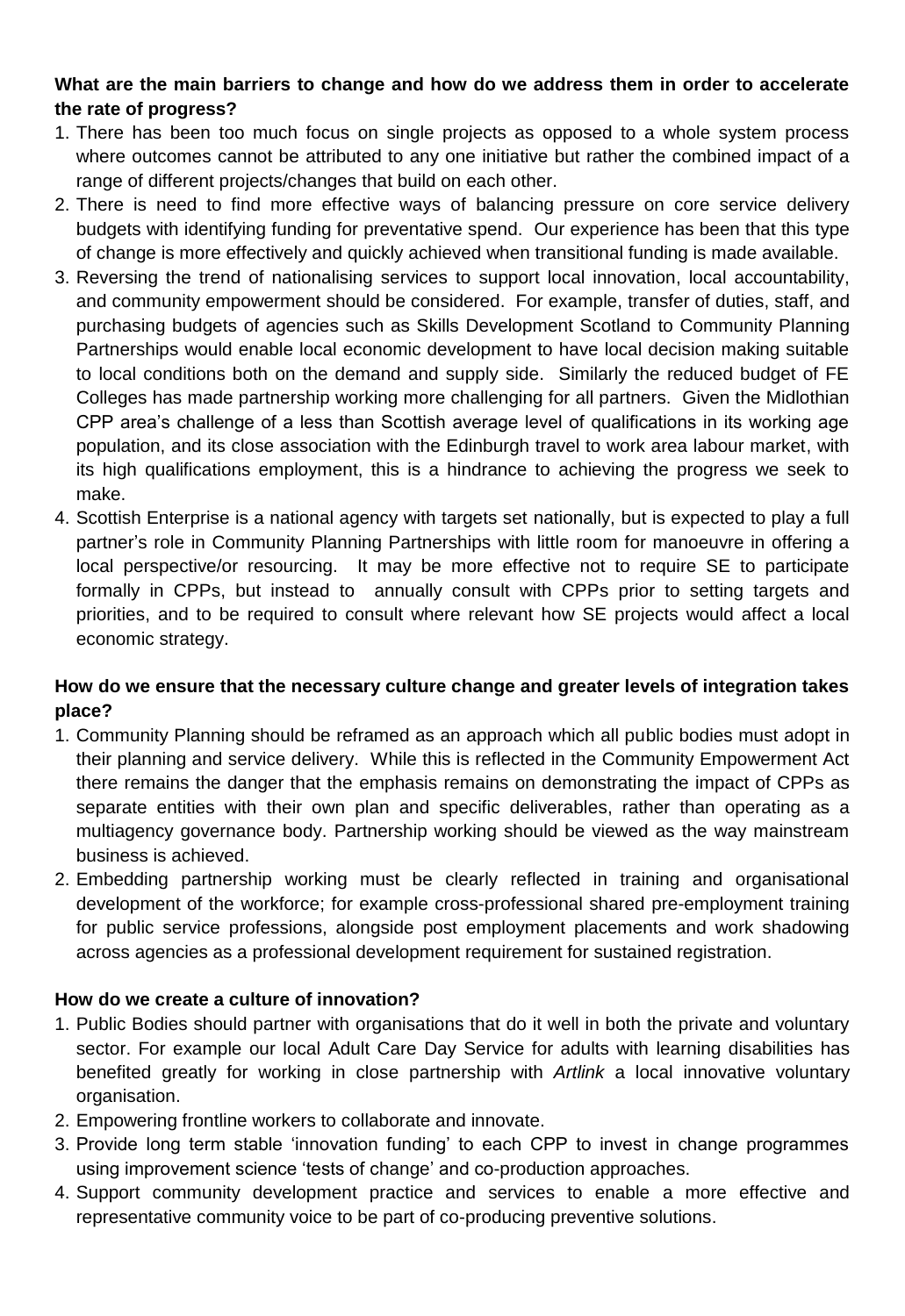## **What opportunities does digital technology provide in reforming the delivery of public services towards prevention?**

Progress is being made in "channel shift" with quicker access to services by online transactions where appropriate – supported by local multi service access points with shared staffing and shared service information. In areas such as health and social care there is considerable potential to move to the next level and continually consider how *telehealthcare* can be integrated and improve the care pathways. In a similar vein smart phone notification systems could offer immediacy of response to issues such as vandalism, road repairs, anti-social behaviour, crime, or to notify parents of non attendance or behavioural where they can share responsibility for resolution.

## **How should Community Planning be developed to support service integration and the focus on prevention?**

Community Empowerment Act should be implemented with strong guidance to partners on the interpretation of the requirements for shared resourcing and for citizen participation for example through prevention 'innovation funding' allocated to each CPP to enable shifts from demand response to preventive interventions.

#### **What lessons can we learn from other countries in delivering a preventative approach?**

Social Care Institute for Excellence England & Wales offers examples on topics such as social isolation, its health and care impact and prevention measures. UN Department for Economic & Social Affairs has undertaken research into mental health conditions in young people and the effectiveness of preventive intervention.

## **What are the implications for the provision of public services if the decisive shift to prevention does not take place?**

Clearly the resources are very stretched to meet increases in demand facing Scotland's public services. Failure to reduce demand by preventive intervention, and by supporting public capacity to offer self help, community led voluntary support systems will mean the closure and loss of services affecting quality of life and create an economically unsustainable and more unequal society. We know that the Christie Commission report estimated that around 40% of our spending is currently accounted for by interventions that could have been avoided by prioritising a preventative approach. We are in no doubt that the focus needs to shift (from meeting the cost of dealing with health or social problems after they have developed) to prevention and early intervention.

**Summary** We recognise there is a long way to go in achieving the transformation advocated by Christie. This is in part related to the challenge of changing cultures; Christie requires us to work differently with communities and this represents a challenge for most statutory bodies. Current ways of working are deeply embedded in our shared cultures and reinforced by the structures within which we work. Limited resources have been available to support the transition required to move from delivery to prevention. The shift in the use of core budgets has been very challenging given the financial constraints which have had to be managed across the public sector and which inevitably lead us to focus on the provision of services which are considered critical. This is a difficult context in which to allocate more monies to prevention despite our collective knowledge that it is critical for the sustainability of our services that we make this shift. It may also be the case that the move to centralise services like the fire, police, and further education have militated